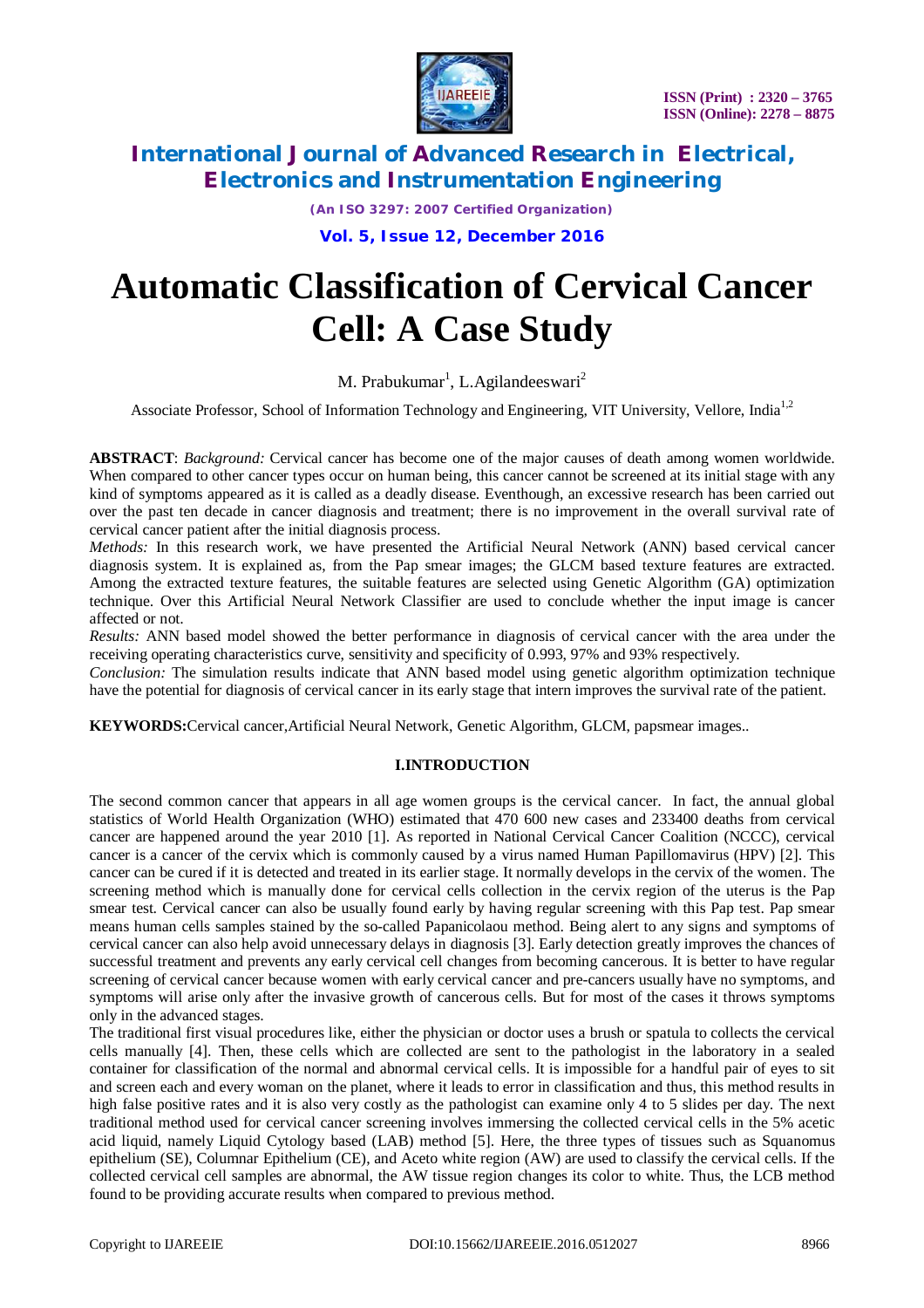

*(An ISO 3297: 2007 Certified Organization)*

# **Vol. 5, Issue 12, December 2016**

The automated approach is required to reduce the false positive rate and to classify the abnormal cells if any quickly and perfectly. Here, we proposed a kind of automated approach which includes pre-processing technique, where the median filter is used to remove the noises in the cell, and then the features are extracted using GLCM (gray level cooccurrence matrix). Genetic algorithm which acts as an optimizer is employed for feature subset selection and finally Neural Network classifier is used for the classification of cervical cancer cells as normal and abnormal. In this paper, we also made a case study on the woman in detecting the abnormality on the cervical cells and it is also reported. The rest of the paper is organized as; Section 2 summarizes the literature review. Proposed methodology is introduced in Section 3. Case Study and Experimental results are presented in section 4 and 5 respectively. Finally, Conclusions are drawn in Section 6.

### **II.LITERATURE REVIEW**

This section presents the review of various Artificial Neural Network (ANN) based cervical cancer system. To classify the cervical cells automatically the first ANN with Back propagation (BP) method is proposed by Mehdi et al [6], where the slides of the cervical cells are classified into mild cancer cells, moderate cancer cells and severe cancer cells. During 1998, the cervical cancer cells were detected using radial basis function (RBF) networks was introduced by Tumer et al. [7]. The author presented an experiment results for both MLP (Multi – layer perceptron) network and RBF network. An hybrid approach for the detection of cervical cancer cells was introduced in 2000, where the knowledge based rule in knowledge based neural networks was applied to extract the cancer image. Then, the cervical cancer cells are detected by calculating the pixel value of an image using genetic algorithm. This also uses MLP [8]. From the input Pap smear slides, the features are extracted and then fuzzy rules are applied for classifying the normal and abnormal cells was introduced by Zhong Li et al. [9]. The cervical cancer cells are predicted using the new ANN based method was developed by Takashi et al. [10]. The biopsy tissues are examined using the combination of histology radiations with the feed forward ANN. Nikolaos proposes a new second order neural network classifier for the classification of Pap smear cervical cancer cells classification. The non-linear squares are tested using LMAM (Levenberg – Marquardt with adaptive Momentum) [11]. From the uterine cervical region, the cell region is extracted using the nucleus segmentation and recognition method which is proposed by Kim et al. [12]. The extracted RGB space image is converted into HSI and it is used as the input layer in fuzzy RBF network. The output layer which is connected with the middle is classified into NNL, WNL, SCC, LSIL, where WNL normal and others are abnormal. SCC is the cancer cells. The features of the nucleus and cytoplasm which is extracted are used with the RBF to classify the cervical cancer from the Pap smear slides was developed by Francisco et al. [13]. In [14], the new Infrared features are added into the MLP network in order to extract the cervical features for the cancer cell classification from the thin Prep. Royan et al [15] proposes a ANN and Learning Vector Quantization (LVQ) to classify the normal and abnormal cells of cervix region. This method includes the image processing modules namely, pre-processing, filtering and feature extraction. The input image is stored in ANN and from the extracted features, the normal and abnormal cells are detected using the LVQ method with an accuracy rate of 90%. In [16], a gene programming is used to compare the MLP, RBF and probabilistic NN. In Gene programming the chromosomes are used as a linear strings of fixed length. The gene structure is organized as head and tail. The gene length depends on the head size, the MLP used comprises of number of layers (i) input has the features, hidden layer has the predefined number of nodes and the output layer is composed of response neurons. The technique proposed in [17] uses the MLP in ANN to perform the thinking. As ANN provides better understanding and results, this ANN architecture consists of one input and one output without any restriction in the number of hidden layers. Babak system is mainly targeted towards a novel Pap smear test to overcome the inefficiency in the older system due to the inexperience pathologist and cells overlapping [18]. There, the cervical cancer cells were diagnosed using MLP which involves two phases such as, image processing and feed forward MLPNN. The Levelberg-Marquarat Feed forward MLP NN was used to classify the unsegmented cell features as normal, LSII, HSIL cells with high accuracy. Phatak et al. introduced a new method for detecting the cervical cancer using the Support Vector Machine (SVM) and ANN [19].

From the above survey, it is clear that none of the techniques produces an accuracy of above 95%. In order to cure from the cervical cancer, (i) early detection and (ii) perfect classification, plays an important as it is very difficult to perform manually. The manual testing is time consuming and also leads to error prone. Hence, the proposed system is introduced mainly to fulfill the huge demand for the quick and accurate classification system.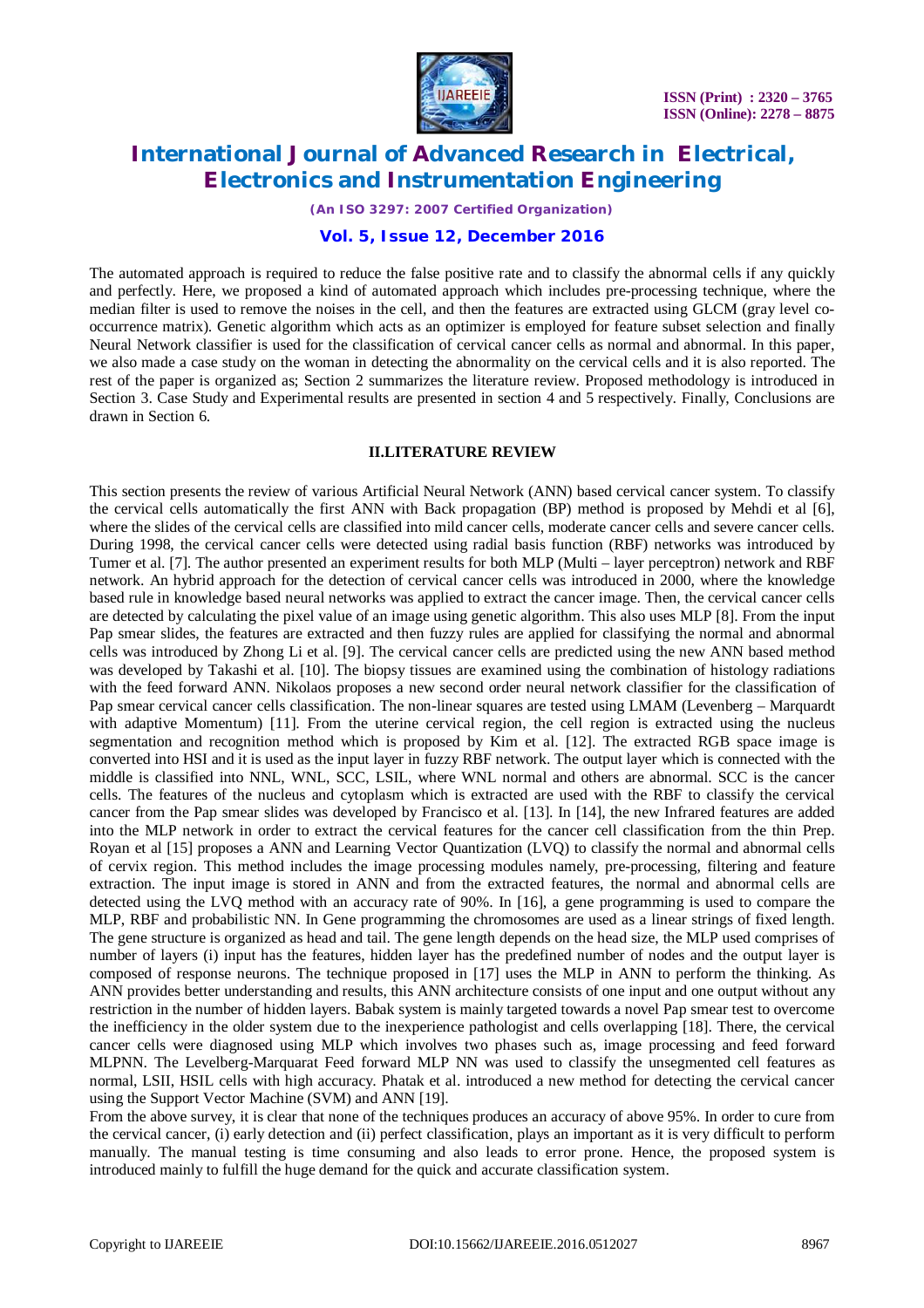

*(An ISO 3297: 2007 Certified Organization)*

### **Vol. 5, Issue 12, December 2016**

### **III.PROPOSED METHOD**

In the proposed system, the Pap smear images are captured and it is pre-processed in order to enhance the quality of the input images for further processing. Then, the texture features are extracted using the Gray Level Co-occurrence Matrix (GLCM). Then, from the extracted features most prominent features for classification are selected using the Genetic Algorithm (GA) based feature selection approach. Finally, cervical cells are classified into normal or abnormal cells using the ANN based classifier. The proposed architecture is shown in Fig. 1 and the modules of this proposed system are listed as:

- (i) Acquired Pap smear image
- (ii) Image Pre-processing
- (iii) Feature extraction
- (iv) Feature selection, and
- (v) ANN based classification.



**Fig. 1. Proposed System Architecture**

#### A. Acquired Pap smear image

The Pap smear image which is obtained as a result of pap smear screening are useful for the detection of precancerous cells at its early stages which might increase the survival rate of a patient. The way of performing this pap smear test, that is about the people involved, inclusion and exclusion characteristics and the images obtained are elaborated in case study section IV. These acquired images are given as input to this automation system in order to clear that whether it is a normal or abnormal (cancerous) cells. The sample pap smear images which is acquired for analysis is shown as,



Fig. 2 Pap smear sample 1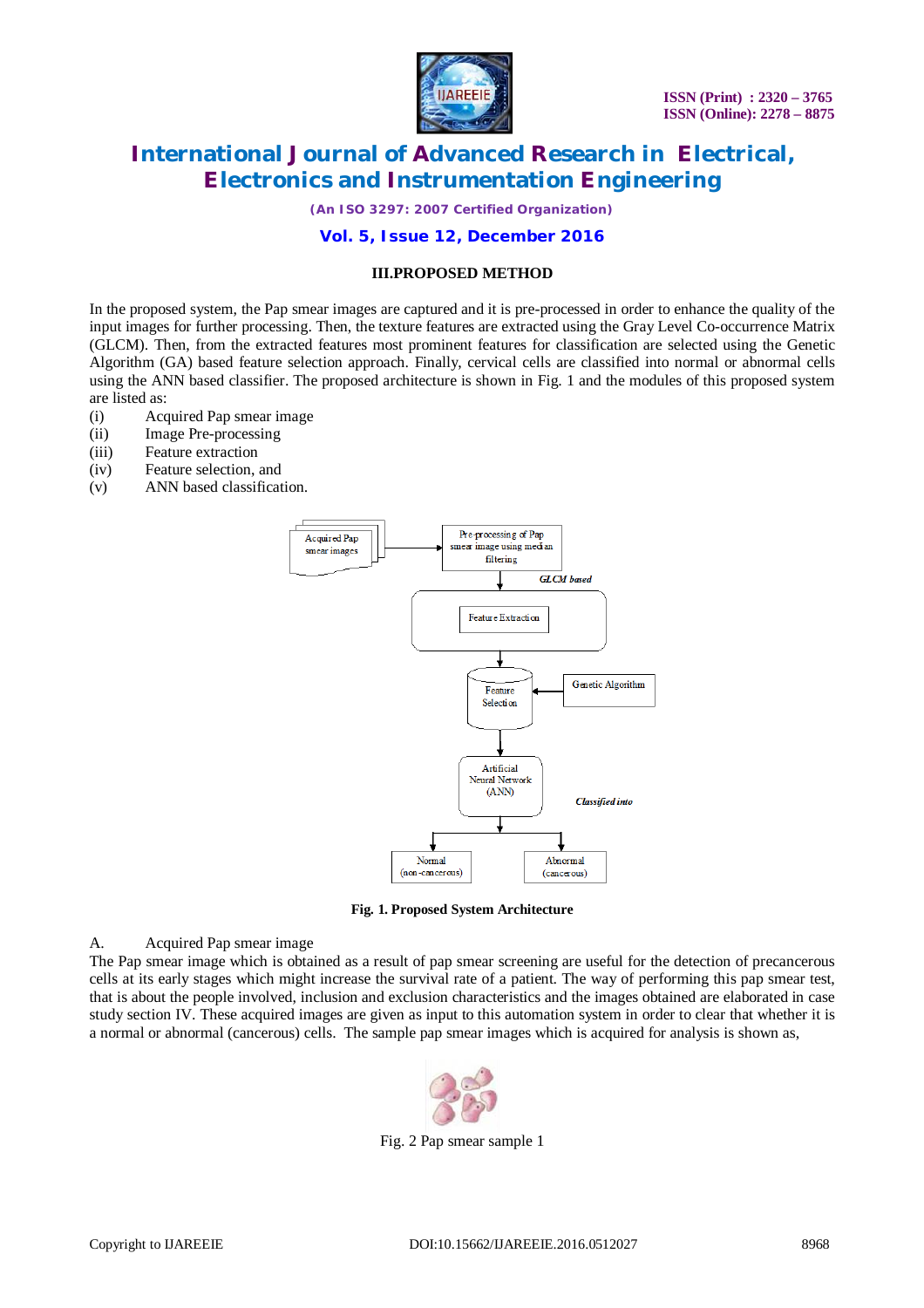

*(An ISO 3297: 2007 Certified Organization)*

# **Vol. 5, Issue 12, December 2016**

### B. Image Pre-processing

The acquired Pap smear image undergoes pre-processing using median filtering for reducing the noise over it, thus enhances its quality.

### B.1. MEDIAN FILTERING:

A median filter is a kind of non-linear filter and it is useful in removing the noise by preserving its image detail. The Median filter are good at removing salt and pepper noise from an image, and also cause relatively little blurring of edges, and hence are often used in computer vision applications [20]. However, with median filtering, the value of an output pixel is determined by the median of the neighborhood pixels, rather than the mean. The median is much less sensitive than the mean to extreme values (called outliers). Median filtering is therefore better able to remove these outliers without reducing the sharpness of the image.

Unlike conventional smoothing filters, median filters not involved in shifting the boundaries. The nonlinear neighborhood operations are performed here for the purpose of noise reduction that can do a better job in preserving the edges than simple smoothing filters. In the median filtering operation, the pixel values in the neighborhood window are ranked according to intensity, and the middle value becomes the output value for the pixel under evaluation. Since the median is less sensitive than the mean to extreme values, those extreme values are more effectively removed.

The median filtered output of the pap smear sample is shown in Fig. 3 as,



Fig. 3 Median filtered output

### C. Feature Extraction- GLCM:

Once the pre-processing is done, the GLCM based feature extraction is used. GLCM is a commonly used method for medical image analysis. This method provides information regarding the relative position of two pixels with respect to each other. To identify the texture in Pap smear image, modeling texture as a two dimensional array gray level variation. This array is called Gray Level co-occurrence matrix (GLCM). GLCM features are calculated for a direction 00 and at a distance d=1. A gray level co-occurrence matrix (GLCM) contains information about the positions of pixels having similar gray level values. A co-occurrence matrix is a two-dimensional array, P, in which both the rows and the columns represent a set of possible image values.

A GLCM Pd  $[i, j]$  is defined by first specifying a displacement vector  $d = (dx, dy)$  and counting all pairs of pixels separated by d having gray levels i and j. The texture filter functions provide a statistical view of texture based on the image histogram. These functions can provide useful information about the texture of an image but cannot provide information about shape, i.e., the spatial relationships of pixels in an image. Another statistical method that considers the spatial relationship of pixels is the Gray Level Co-occurrence Matrix (GLCM), also known as the graylevel spatial dependence matrix. The toolbox provides functions to create a GLCM and derive statistical measurements from it. For the given sample input nuclei images, the GLCM features like Energy, Entropy, Contrast, Correlation, Cluster Shade, and Cluster Prominence is being calculated from four different directions. The GLCMs are stored in  $i \times j \times n$  matrix, where n is the number of GLCMscalculated usually due to the different orientation and displacements. And, the values i and j are equal to 'NumLevels' parameter of the GLCM computing function graycomatrix().

# C.1. CREATING A GRAYLEVEL COOCCURRENCE MATRIX:

To create a GLCM, we use the graycomatrix( ) function. The graycomatrix( ) function creates a graylevel Cooccurrence matrix (GLCM) by calculating how often a pixel with the intensity (graylevel) value i occurs in a specific spatial relationship to a pixel with the value *j*. Each element  $(i,j)$  in the resultant GLCM is nothing but the sum of the number of times that the pixel with value i occurred in the specified spatial relationship to a pixel with value j in the input image. By default, graycomatrix( ) uses scaling to reduce the number of intensity values in grayscale image from 256 to eight. The number of gray levels determines the size of the GLCM. The number of gray levels in the GLCM and the scaling of intensity values are controlled using the NumLevels and the GrayLimits parameters of the graycomatrix( ) function. GLCM can reveal certain properties about the spatial distribution of the gray levels in the texture image. For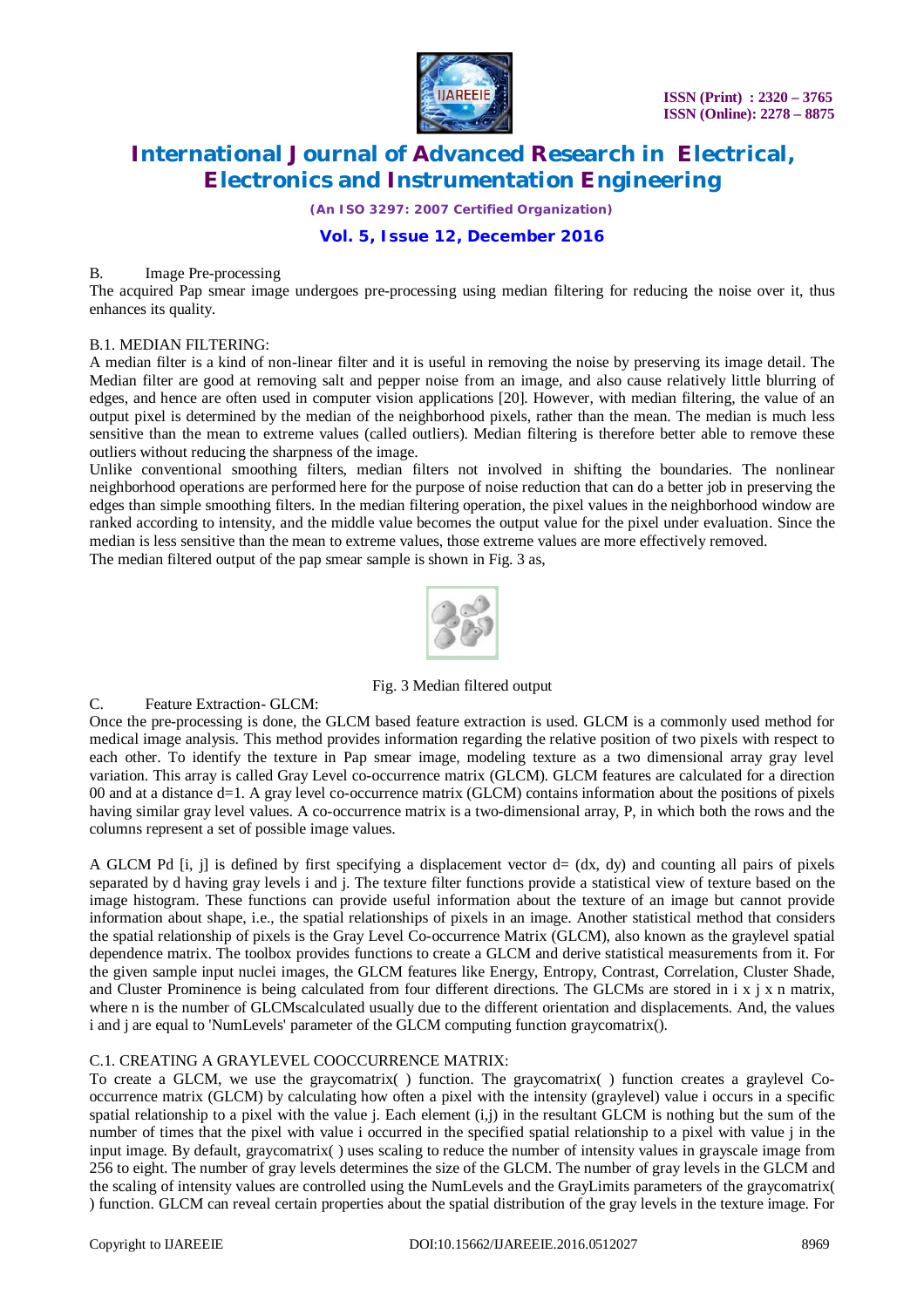

*(An ISO 3297: 2007 Certified Organization)*

# **Vol. 5, Issue 12, December 2016**

example, if most of the entries in the GLCM are concentrated along the diagonal, the texture is coarse with respect to the specified offset.



The above figure shows how graycomatrix calculates the first three values in a GLCM [21]. In the output GLCM, element (1,1) contains the value 1 because there is only one instance in the input image where two horizontally adjacent pixels have the values 1 and 1, respectively. Glcm (1,2) resulted in value 2, because there are two instances where two horizontally adjacent pixels have the values 1 and 2. Element (1,3) in the GLCM has the value 0 because there are no instances of two horizontally adjacent pixels with the values 1 and 3. graycomatrix continues processing the input image, scanning the image for other pixel pairs (i,j) and recording the sums in the corresponding elements of the GLCM.

Specifying the Offsets:

By default, the graycomatrix function creates a single GLCM, with the spatial relationship, or offset, defined as two horizontally adjacent pixels. However, a single GLCM might not be enough to describe the textural features of the input image. For example, a single horizontal offset might not be sensitive to texture with a vertical orientation. For this reason, graycomatrix can create multiple GLCMs for a single input image. To create multiple GLCMs, specify an array of offsets to the graycomatrix function. These offsets define pixel relationships of varying direction and distance. For example, you can define an array of offsets that specify four directions (horizontal, vertical, and two diagonals) and four distances. In this case, the input image is represented by 16 GLCMs.

### Deriving Statistics from a GLCM:

After creating the GLCMs, we can derive several statistics from them using the graycoprops( ) function. These statistics provide information about the texture of an image.

### C.2 TEXTURE FEATURES:

#### 1. Autocorrelation

This function evaluates the linear spatial relationships between primitives. The set of autocorrelation coefficients shown below are used as texture features:

$$
C(p,q) = \frac{MN}{(M-p)(N-q)} \frac{\sum_{i=1}^{M-p} \sum_{j=1}^{N-q} f(i,j) f(i+p,j+q)}{\sum_{i=1}^{M} \sum_{j=1}^{N} f(i,j)} \qquad (1)
$$

where p, q is the positional difference in the i, j direction, and M, N are image dimensions.

### 2. Contrast

Contrast is a measure of the local variations present in an image.

$$
C(k,n) = \sum_{i} \sum_{j} (i-j)^{k} P_{d}[i,j]^{n}
$$

where, k and n are the local variations, i and j are the pixel values, Pd is the co-occurrence matrix. If there is a large amount of variation in an image the P[i,j]'s will be concentrated away from the main diagonal and contrast will be high (typically  $k=2$ ,  $n=1$ ).

3. Correlation

Correlation is a measure of image linearity.

$$
C_{\rm C} = \frac{\sum_{i} \sum_{j} [ij \text{ Pd } (i,j)] - \mu i \mu j}{\sigma i \sigma j}
$$
 (3)

(2)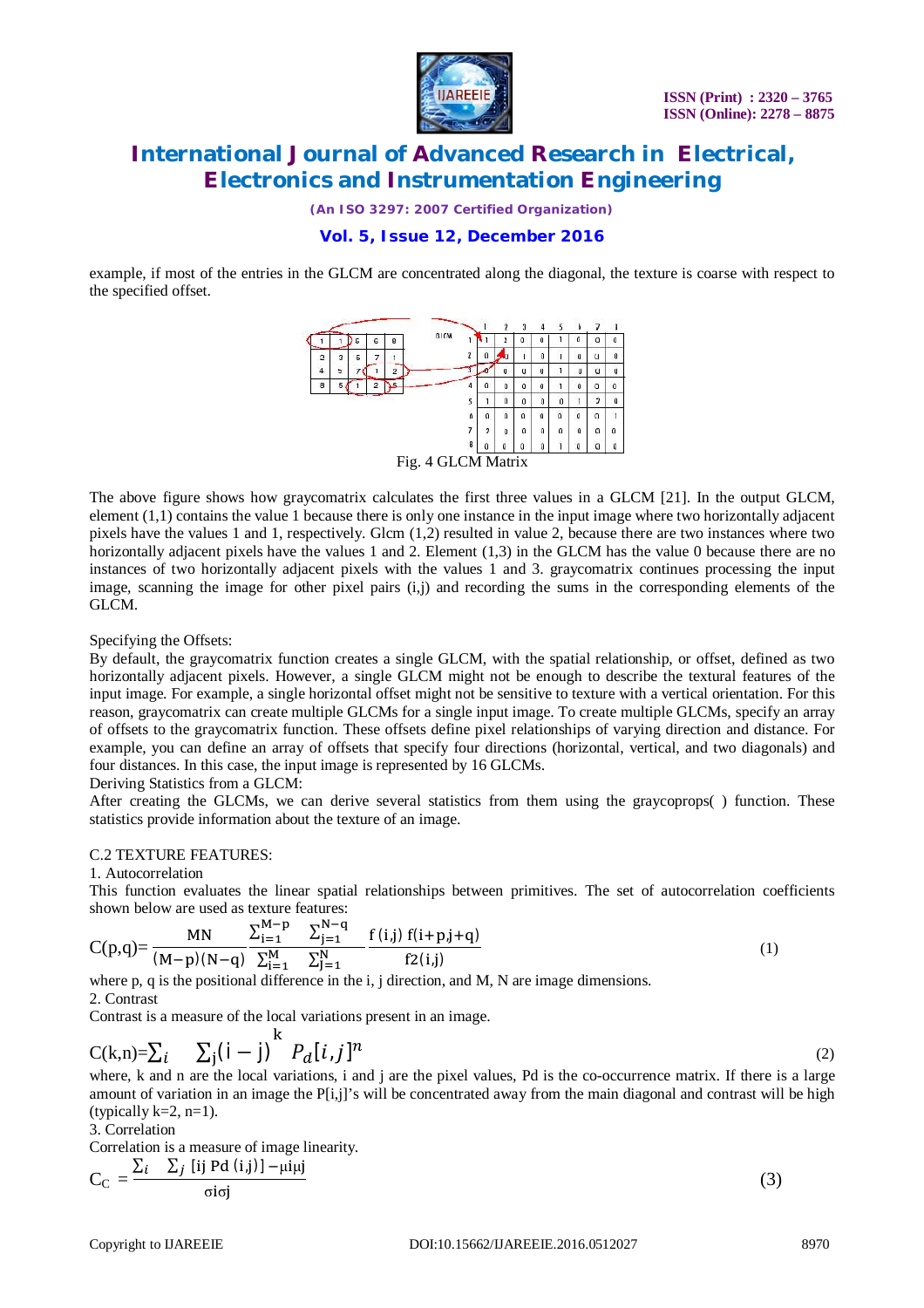

*(An ISO 3297: 2007 Certified Organization)*

# **Vol. 5, Issue 12, December 2016**

where  $\mu i = \sum i P_d(i,j)$  $\sigma_i^2 = \sum_i^2 P_d(i,j) - \mu_i^2$ 

 $\mu i$  and  $\sigma i$  are the mean and standard deviation, i and j are the pixel values of the function Pd(i,j). Correlation will be high if an image contains a considerable amount of linear structure.

 $\mu i$  and  $\sigma i$  are the mean and standard deviation, i and j are the pixel values of the function Pd(i,j). Correlation will be high if an image contains a considerable amount of linear structure.

4. Cluster Prominence

$$
PROM = \sum_{i=0}^{G-1} \sum_{j=0}^{G-1} \{i + j - \mu x - \mu y\}^{4} \times P(i,j) \quad (4)
$$

where, i and j are the pixel values of the function  $P(i,j)$ , G is gray tone,  $\mu x$  and  $\mu y$  are the mean values of Px and Py. 5. Cluster Shade

$$
SHADE = \sum_{i=0}^{2G-2} (i - 2\mu)^3 Hs (i|\Delta x, \Delta y)
$$
  
Where  $\mu = \frac{1}{2} \sum_{i=0}^{2G-2} iHs (i|\Delta x, \Delta y)$  (5)

 $\Delta$ y and  $\Delta$ y are the pixel distance occur within a given neighborhood,  $\mu$  is the mean value, G- gray tone, Hs is the normalized sum histogram.

6.Dissimilarity

$$
D = \sum_{i,j=1}^{G} C |i,j| |i-j|
$$
 (6)

where, i and j are the spatial coordinates of the correlation function Ci,j.

7. Energy

One approach to generate texture features is to use local kernels to detect various types of texture. After the convolution with the specified kernel, the texture energy measure (TEM) is computed by summing the absolute values in a local neighborhood:

If n kernels are applied, the result is an n-dimensional feature vector at each pixel of the image being analyzed.  $Le = \sum_{i=1}^{m}$  $\sum_{i=1}^n |C(i,j)|$  $i=1$  $j=1$ (7)

where, i and j are the pixel values, m and n are the local kernels to detect various types of texture,  $C(i,j)$  is the absolute values of coefficient function.

### 8.Entropy

Entropy is a measure of information content. It measures the randomness of intensity distribution.

$$
Ce = -\sum_{i} \sum_{j} P_d(i,j) \ln P_d(i,j) \tag{8}
$$

where,  $C$  e= measure the entropy, N is the number of gray levels, i, j are the spatial coordinates of the function Pi,j. Such a matrix corresponds to an image in which there are no preferred gray level pairs for the distance vector d. 9. Homogeneity

A homogeneous image will result in a co-occurrence matrix with a combination of high and low P[i,j]'s.

$$
C_h = \sum_i \qquad \sum_j \qquad \frac{P_d(i,j)}{1+|i-j|} \tag{9}
$$

where, i and j are the pixel values of the co-occurrence matrix function  $Pd[i,j]$ , the range of graylevels is small the P[i,j]will tend to be clustered around the main diagonal.

# **10. Maximum Probability**

This is simply the largest entry in the matrix, and corresponds to the strongest response. This could be the maximum in any of the matrices or the maximum overall.

# $C_m = \max P_d[i,j]$  (10)

### **11.Sum of Squares, Variance**

 $VARIANCE = \sum_{i=0}^{G-1} \sum_{j=0}^{G-1} (i - \mu)^2 P(i,j)$  (11)

where, i and j are the pixel values of the function  $P(i,j)$ , G is gray tone,  $\mu$  is the mean value. This feature puts relatively high weights on the elements that differ from the average value of P(i, j).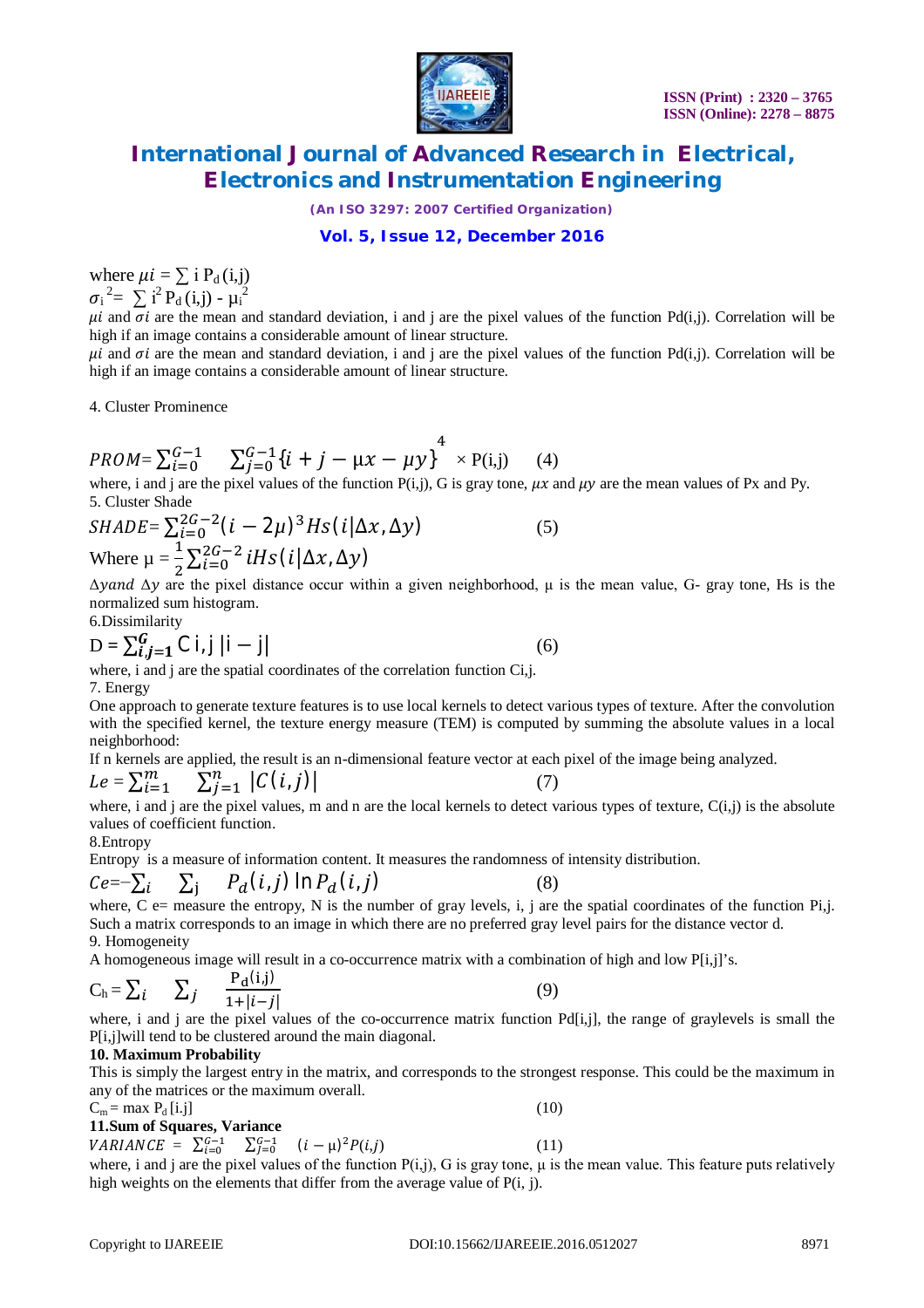

*(An ISO 3297: 2007 Certified Organization)*

### **Vol. 5, Issue 12, December 2016**

### **12. Local Homogeneity, Inverse Difference Moment (IDM)**

IDM =  $\sum_{i=0}^{G-1}$   $\sum_{j=0}^{G-1}$  $\mathbf 1$  $\frac{1}{1+(1-j)^2}P(i,j)$  (12)

IDM is also influenced by the homogeneity of the image. Because of the weighting factor IDM will get small contributions from inhomogeneous areas.

For the given samples of input Pap smear nuclei images, the GLCM features like Energy, Entropy, Contrast, Correlation, Cluster Shade, and Cluster Prominence are being calculated

from four different directions. The GLCMs are stored in a  $(i \times j \times n)$  matrix, where n is the number of GLCMs calculated usually due to the different orientation and displacements. And, the values i and j are equal to 'NumLevels' parameter of the GLCM computing function graycomatrix().

The extracted features in our proposed approach for our sample 1 are mentioned as,

| Table. 1                 |         |  |  |  |
|--------------------------|---------|--|--|--|
| Feature                  | Values  |  |  |  |
| Autocorrelation          | 52.6573 |  |  |  |
| Contrast                 | 0.1190  |  |  |  |
| Correlation              | 0.9414  |  |  |  |
| Cluster prominence       | 0.9414  |  |  |  |
| Cluster shade            | 38.5591 |  |  |  |
| Dissimilarity            | 6.7398  |  |  |  |
| Energy                   | 0.1149  |  |  |  |
| Entropy                  | 0.3259  |  |  |  |
| Homogeneity              | 1.5474  |  |  |  |
| Max. Probability         | 0.9430  |  |  |  |
| Sum of Squares, variance | 0.9429  |  |  |  |
| <b>IDM</b>               | 0.5236  |  |  |  |

# *A. OPTIMISER- GENETIC ALGORITHM:*

In this paper, as it has already been mentioned, an algorithm for the solution of the feature selection problem based on a Genetic Algorithm is presented. A genetic algorithm (GA) is a method for solving both the constrained and unconstrained optimization problems based on a natural selection process that mimics biological evolution.

The algorithm repeatedly modifies a population of individual solutions. At each step, the genetic algorithm randomly selects an individual from the current population and uses them as parents to produce the children for the next generation. Over successive generations, the population "evolves" toward an optimal solution. We can apply the genetic algorithm to solve problems that are not well suited for standard optimization algorithms, including problems in which the objective function is discontinuous, non-differentiable, stochastic, or highly nonlinear.

Genetic Algorithms are search procedures based on the mechanics of natural selection and natural genetics. The first GA was developed by John H. Holland in the 1960s to allow computers to evolve solutions to difficult search and combinatorial problems, such as function optimization and machine learning. Genetic algorithms offer a particularly attractive approach for problems like feature subset selection since they are generally quite effective for rapid global search of large, non-linear and poorly understood spaces. GAs are based on an imitation of the biological process in which new and better populations among different species are developed during evolution. Thus, unlike most standard heuristics, GAs use information of a population of solutions, called individuals, when they search for better solutions. A GA is a stochastic iterative procedure that maintains the population size constant in each iteration, called a generation. Their basic operation is the mating of two solutions in order to form a new solution. To form a new population, a binary operator called crossover, and a unary operator, called mutation, are applied. Crossover takes two individuals, called parents, and results in producing two new individuals, called offsprings, by swapping parts of the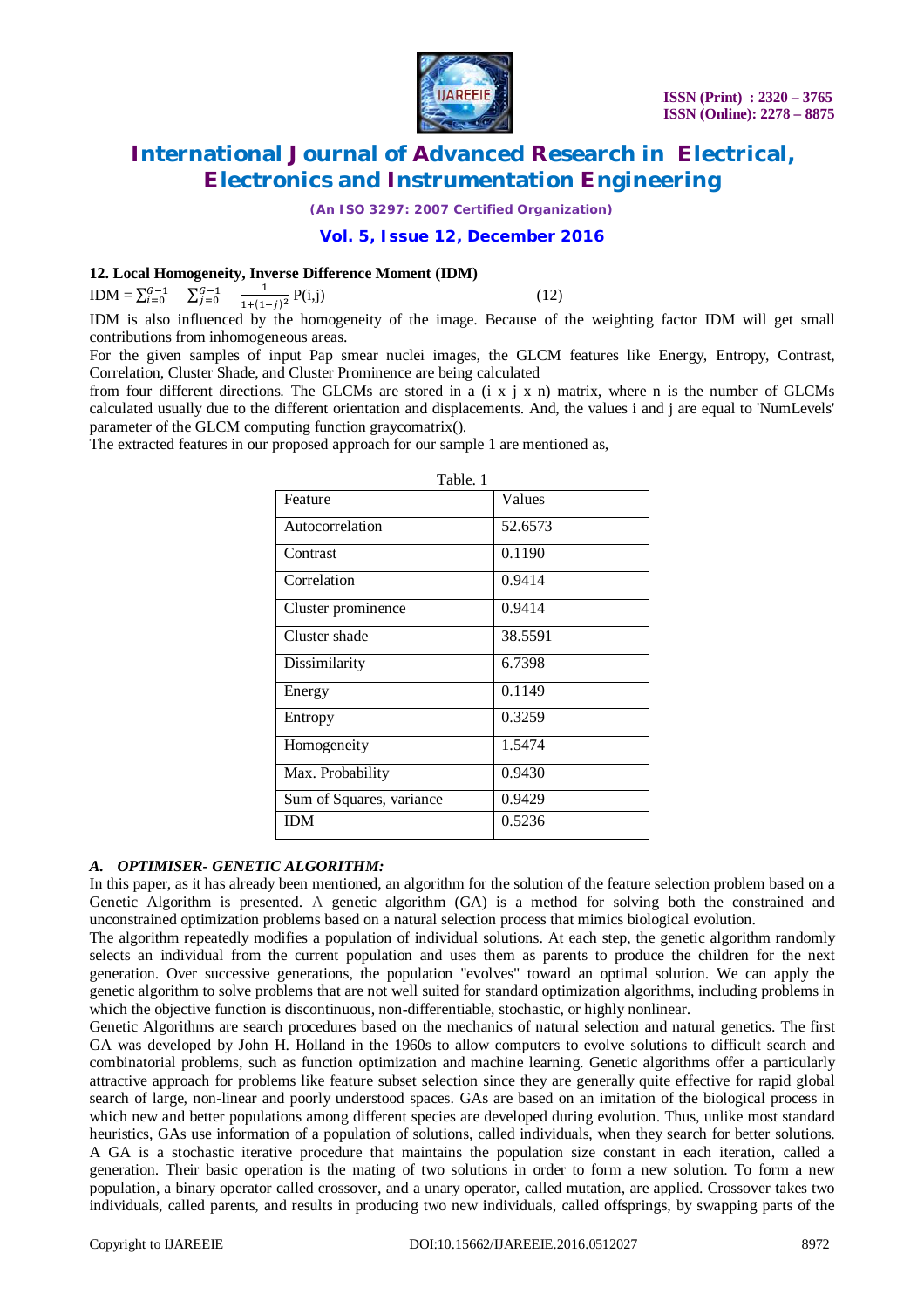

*(An ISO 3297: 2007 Certified Organization)*

# **Vol. 5, Issue 12, December 2016**

parents. In the classification phase of the proposed algorithm, a number of variants of the Neural Network classification method are used. Each cell is described by 12 features extracted from pictures of single human cells. The steps of the proposed Genetic Algorithm are given in the following steps:

### D.1 ENCODING

Each individual in the population represents a candidate solution to the feature subset selection problem. Let *m* be the total number of features (from these features the choice of the features used to represent each individual is done). The individual (chromosome) is represented by a binary vector of dimension *m*. If a bit is equal to 1 it means that the corresponding feature is selected (activated); otherwise the feature is not selected. This is the simplest and most straight forward representation scheme.

### D.2 INITIAL POPULATION

The initial population is generated randomly. Thus, in order to explore subsets of different numbers of features, the number of 1's for each individual is generated randomly. Only different individuals are allowed. Thus, in the initial population there are not individuals with the same characteristics. With this way we gain the diversity of the initial population.

### D.3 FITNESS FUNCTION

The fitness function gives the quality of the produced member of the population. In this problem, the quality is measured with the Root Mean Squared Error (RMSE) and the overall error. Thus, for each individual the classifiers are called and the produced RMSE and the overall error give the fitness function.

The steps of GA are as defined:

Input: original sub-dictionaries

Output: Learned sub dictionaries

- 1. Initialize N chromosomes,  $S1,1, S1,1 \ldots \ldots \ldots \ldots \ldots \ldots$
- 2. For generations 1 to G
- 3. Evaluate the fitness of each individual.
- 4. While population < N
- 5. Select individuals from the population to be parents
- 6. Call crossover operator to produce offspring
- 7. Call mutation operator
- 8. End while
- 9. End for
- 10. Return the best individual (the best solution)
- 11. Selecting the samples from original dictionaries
- using the best individual to form  $01,02,03$

### *B. NETWORK CLASSIFIER:*

Pap test does not always produce good diagnostic performance. This problem has encouraged several studies to develop diagnosis system based on neural networks to increase the diagnostic performance. In order for neural networks to be used as cervical cancer diagnostic system, the features of cervical cell which are extracted as a result of previous section are used as inputs for neural networks and the classification of cervical cell type as either normal or abnormal are used as target of the output neuron. This study proposes new features of cervical cell that are suitable and can be used as inputs for neural networks for cervical cell classification. The new cervical cell features are extracted from GLCM and their suitability are tested by using neural network.

In machine learning and related fields, artificial neural networks (ANNs) are computational models inspired by an animal's central nervous systems (in particular the brain) which are capable of machine learning as well as pattern recognition. Artificial neural networks are generally presented as systems of interconnected "neurons" which can compute values from inputs. Artificial neural network refers to the inter–connections between the neurons in the different layers. Artificial Neural Networks, ANNs are being used as classifier tools and present some properties such as learning from examples and exhibiting some capability for generalization beyond the training data. Such implementations of ANNs have been successfully carried out in various fields of studies such as signal and image pattern recognition and classification, financial forecasting and medical diagnosis.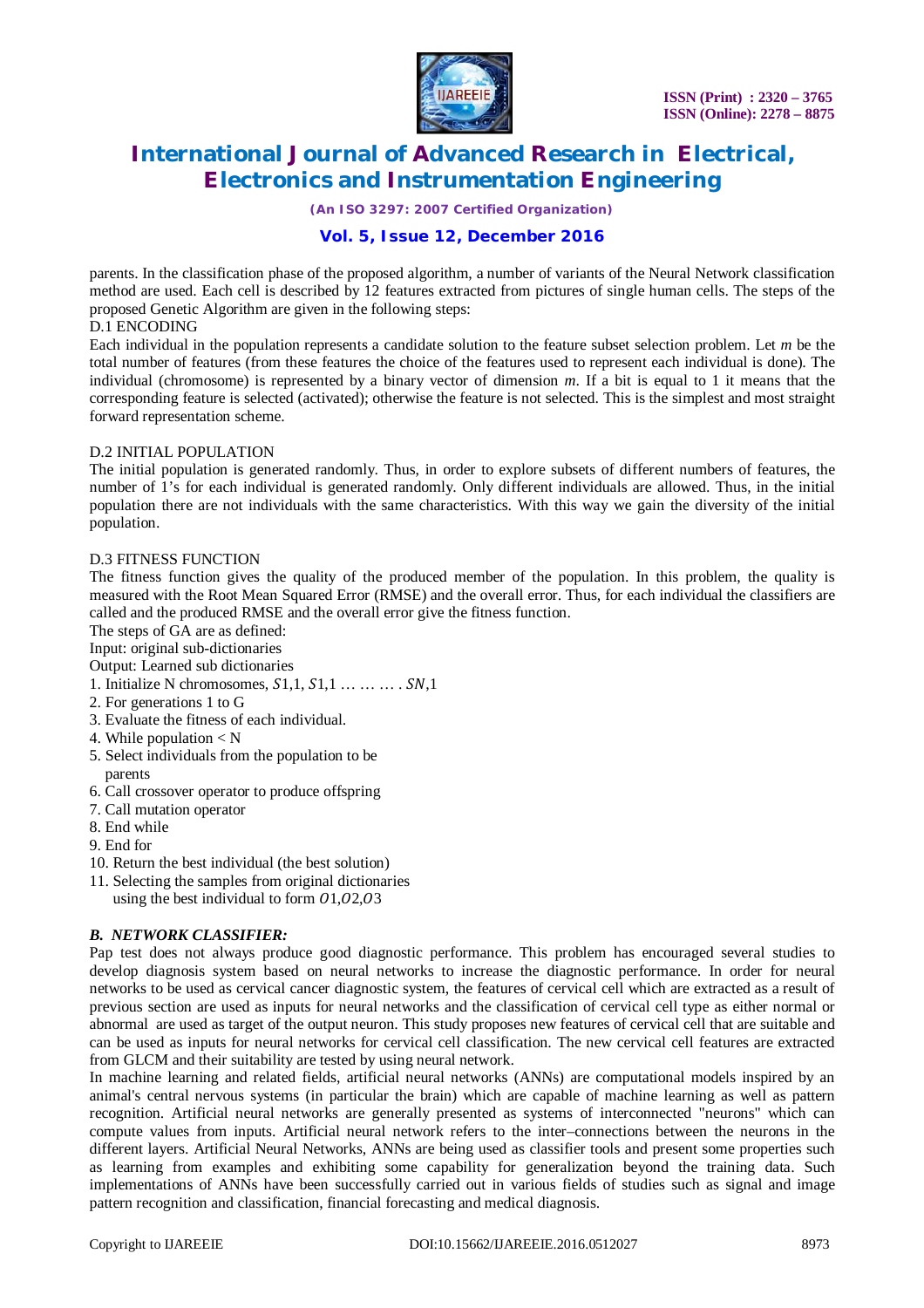

*(An ISO 3297: 2007 Certified Organization)*

# **Vol. 5, Issue 12, December 2016**

The structure of a neural network is formed by an "input" layer, one or more "hidden" layers, and the "output" layer. The number of neurons in a layer and the number of layers depends strongly on the complexity of the system studied. Therefore, the optimal network architecture must be determined. The general scheme of a typical three-layered ANN architecture is given in figure. Input Layers are loaded the data (extracted features). Create the network that has two output neurons namely normal and abnormal Pap smear cell. Each output neuron represents the class whether it is normal or abnormal. In recent years, the most common ANN used for pattern recognition and classification has been the Multi-Layered Perceptron (MLP) network. The MLP network is a feed forward artificial neural network model which consists of three main layers namely the input layer, hidden layer, and output layer. However, the MLP network is a highly non-linear neural network. In a linear system case, the system has to be approximated using the non-linear MLP network model. However, modeling a linear system using a non-linear model can never be better than using a linear model. Input vectors and target vectors are randomly divided into 70% - training, 15% - validation, 15% testing. Here, we train and test the datasets and finally classify the cell.

### **IV. CASE STUDY**

By means of early detection of HPV vaccine and making periodical screenings of pap smear helps in determining the precancerous cells. The removal of these precancerous cells makes this disease sometimes curable. The 95% of cervical cancer women gets cure by early diagnosis through screening. [22]. Form the study, it is noted that about more than 8 million women have not been screened over last five years and annual death rate due to cervical cancer was about 4K [23]. The methodology introduced in this paper is used to evaluate the samples collected by Verma et al. [24]. The test was conducted for a total of 200 women who was attending Gynecology OPD. The study had certain inclusion and exclusion clinical characteristics as same as [24] and it is listed as:

| Table.2   |                                                  |  |  |  |
|-----------|--------------------------------------------------|--|--|--|
| Inclusion | Age of the person should be greater than<br>(i)  |  |  |  |
|           | 21 years                                         |  |  |  |
|           | (ii) Women without any symptoms were also        |  |  |  |
|           | screened.                                        |  |  |  |
|           | (iii) Women with symptoms like vaginal           |  |  |  |
|           | discharge, post coital bleeding, inter-menstrual |  |  |  |
|           | bleeding, post-menopausal bleeding, multiple     |  |  |  |
|           | sexual partners, unhealthy looking cervix,       |  |  |  |
|           | lesion that bleeds on touch                      |  |  |  |
|           | (iv) Smokers also tested                         |  |  |  |
| Exclusion | (i) Women who were pregnant                      |  |  |  |
|           | (ii) Not willing to participate                  |  |  |  |
|           | (iii) Cancer cervix known cases                  |  |  |  |
|           | (iv) Cancer cervix treated cases                 |  |  |  |

During this study, for the volunteered women, the awareness was given regarding Pap smear screening, biopsy if it is required and the necessary follow – up to be made when there is any abnormal case.

All the women with cancer cells were given proper directions for treatment as per the guidelines by WHO. Some of the cancer cell samples are shown here in Fig. 3 and we have also tested the samples with our proposed methodology and the observations are presented in experimental analysis Section. V.



Fig. 5. Sample cervical cells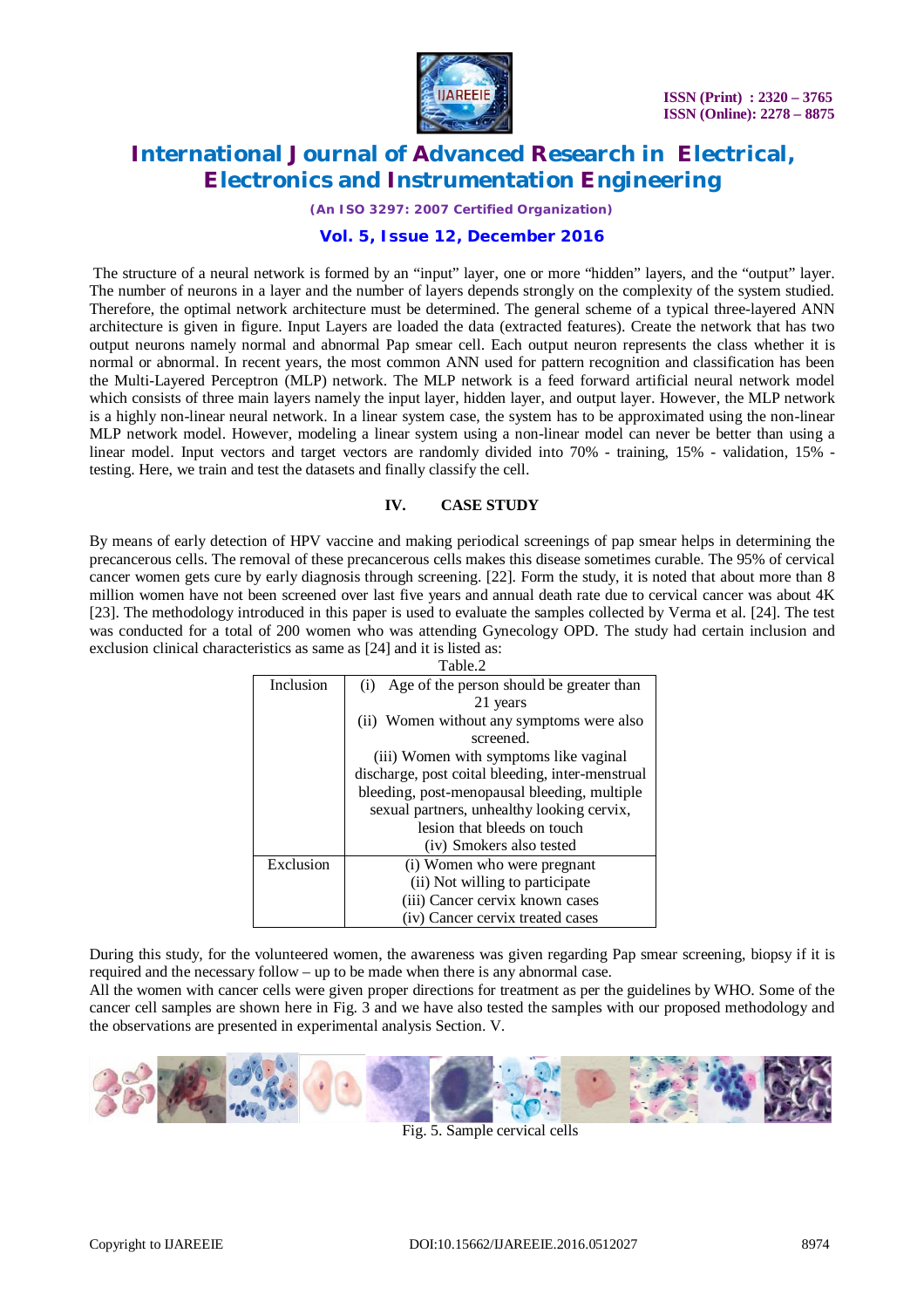

*(An ISO 3297: 2007 Certified Organization)*

# **Vol. 5, Issue 12, December 2016**

### **V. EXPERIMENTAL RESULTS**

The proposed methodology is tested on the patients' samples as mentioned in the case study and the corresponding experimental analysis is presented here in this section.



Fig. 6 (a) Original samples and (b) Median filtered samples



 $(a)(b)$ Fig. 8. Feature Selection using GA



Fig. 9 Neural network Classification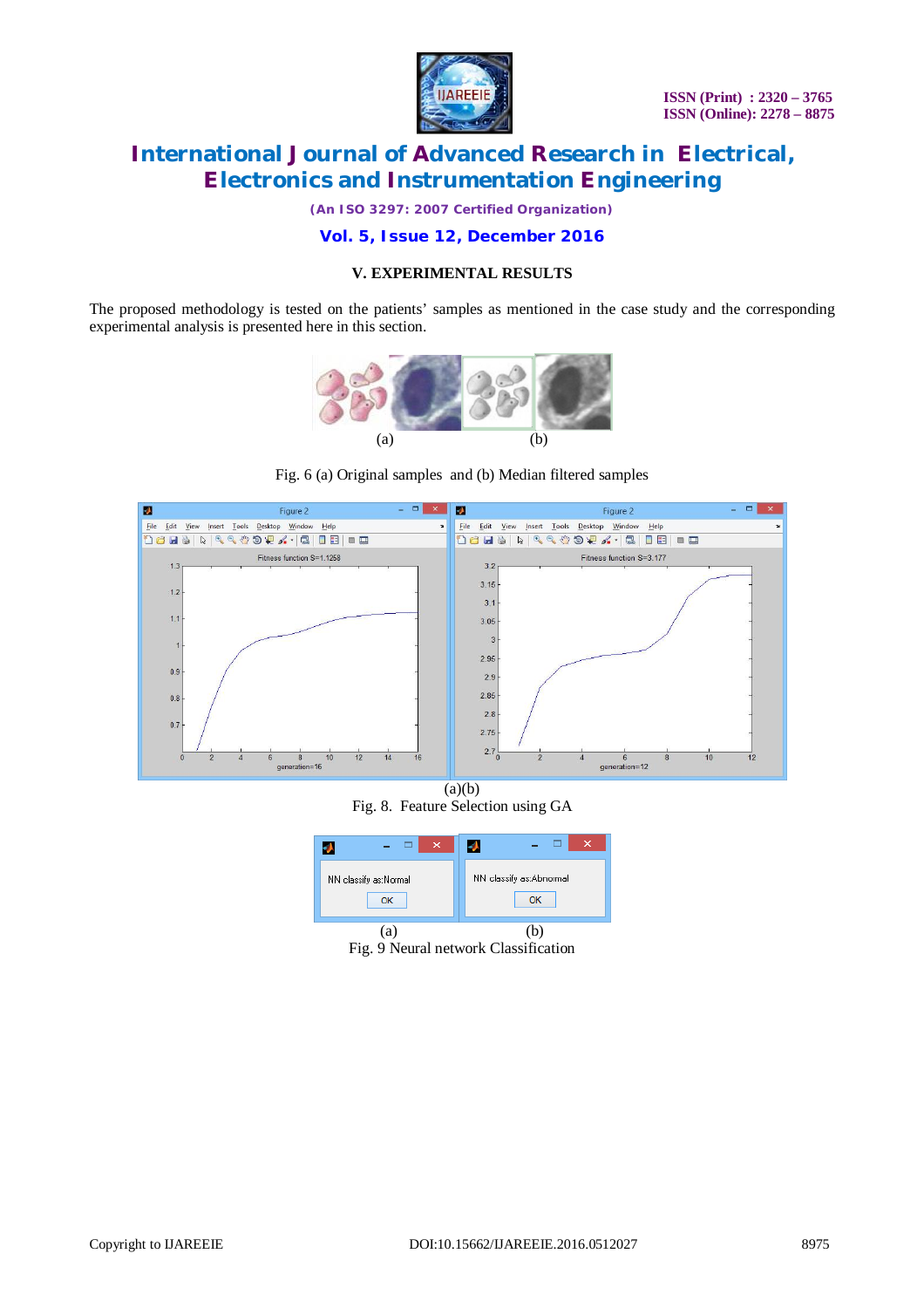

*(An ISO 3297: 2007 Certified Organization)*

# **Vol. 5, Issue 12, December 2016**



### *A. QUALITY METRICS*

The quality metrics used to measure the performance of the automated system are:

- 1. Accuracy,
- 2. Sensitivity, and
- 3. Specificity.

This metrics value for our proposed system which is computed for the test sample 1 and 6 is listed in Table. 2

| S# | Dataset samples | Accuracy | Sensitivity | Specificity |
|----|-----------------|----------|-------------|-------------|
|    |                 | 98.2105  | 98.8889     | 94          |
|    |                 | 98.6358  | 98.4444     | 92          |

### Table 2. Quality Metrics

#### **VI.CONCLUSION**

From this case study, we clear that the Pap smear screening process are very much useful for the detection of precancerous cells. This obtained pre-cancerous are need to be classified into normal (non-cancerous) or abnormal (cancerous) cells. For such classification process, our automated system works well and it provides better accuracy as it is demonstrated in the experimental analysis section. Once these precancerous cells are detected it can be easily removed by the further treatment.Thus, improves the survival rate of the patient.

#### **REFERENCES**

- [1] <http://www.who.int/mediacentre/factsheets/fs380/en/>
- [2] <http://www.nccc-online.org/hpvcervical-cancer/>
- [3] <http://www.healthline.com/health/pap-smear>
- [4] <http://www.uptodate.com/contents/cervical-cancer-screening-beyond-the-basics>
- [5] <https://www.iarc.fr/en/publications/pdfs-online/prev/handbook10/handbook10-chap2.pdf>